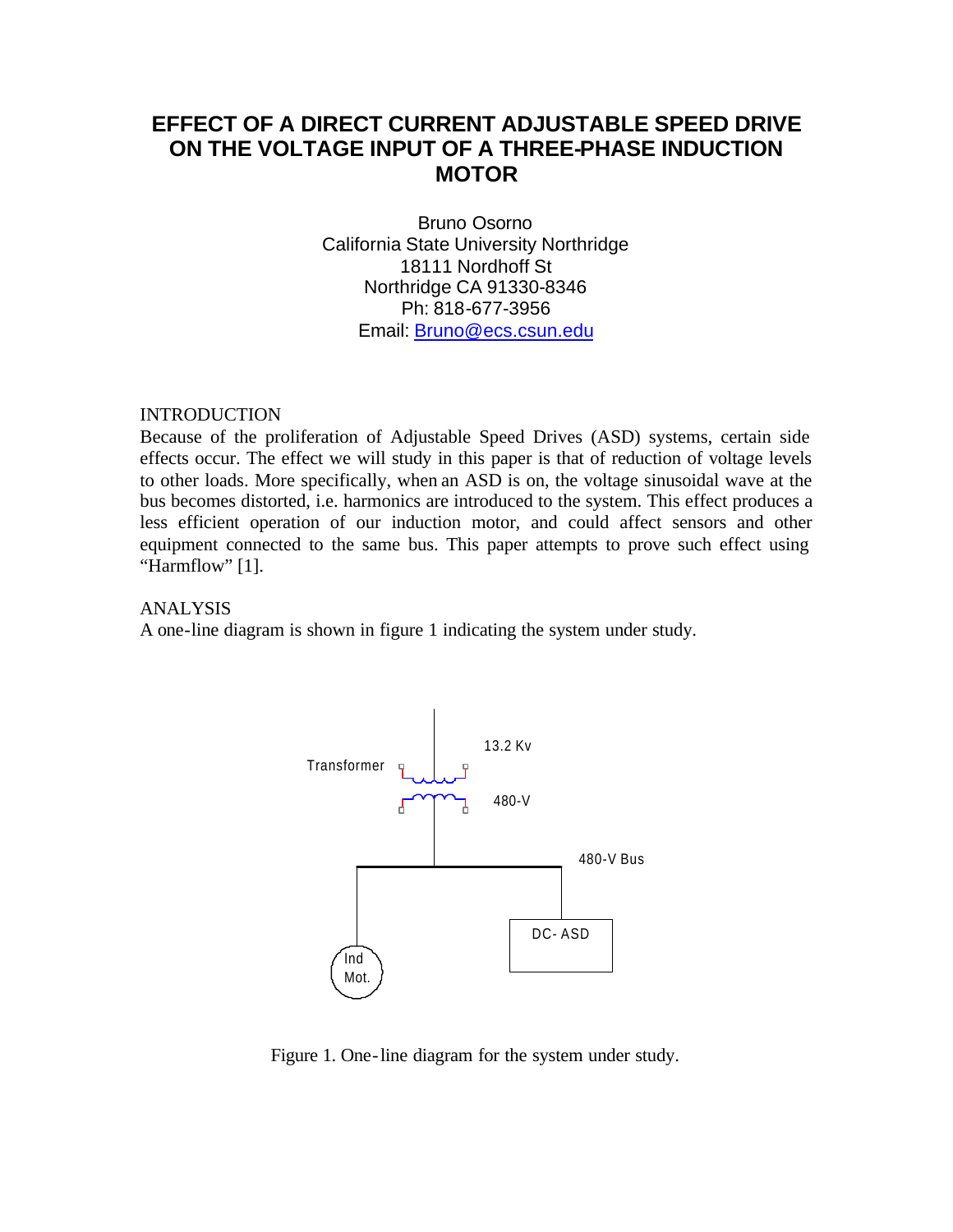According to Jain [3] and Osorno [4], each harmonic present in our voltage signal can be treated independently with its respective model. See figure 2. If the voltage input to our induction motor is reduced other parameters in our machine will be affected. The slip can be obtained using the following equation:

$$
s_h = \frac{hN_s \pm N}{hN_s}
$$

Where:h=harmonic Ns=Synchronous speed N=Rotor speed S=Slip



Figure 2. Induction Machine Model for Harmonic Analysis

And the rotor copper losses are:

$$
P_{\text{cusp}_h} = (V_h \frac{X_M}{X_O})^2 \frac{S_h}{r_2} \frac{1}{1 + h^2 S_h^2 T_d^2}
$$

And the torque developed becomes:

$$
T = \frac{P_{msh}}{N} = \frac{P_{msh}}{\pm hN_s(1-S_h)} = (V_h \frac{X_M}{X_O})^2 \frac{S_h}{r_2} \frac{1}{hN_s} \frac{1}{1+h^2 S_h^2 T_d^2}
$$
 3

As it can be seen the copper losses increase due to harmonics present in our voltage waveform and consequently the torque developed is reduced. The harmonic voltage reduction, also, causes a larger stator current and therefore larger stator copper losses.

#### SIMULATION

Using Harmflow we simulated the circuit shown in figure 1. The voltage input to the induction motor at the bus with no harmonic distortion is 277-V, ( 3  $\frac{480}{5}$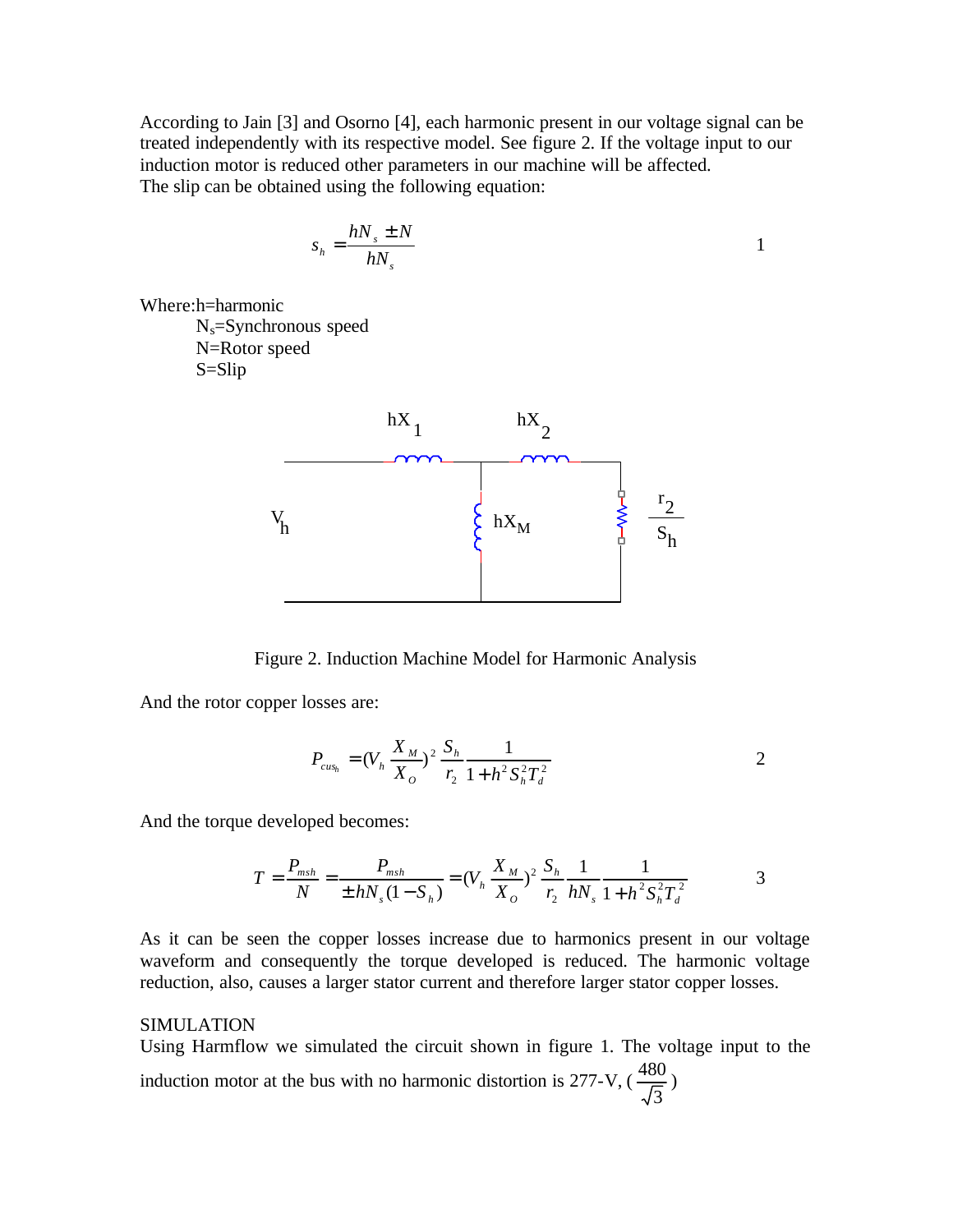Figure 4 shows the voltage input to the induction motor with harmonics caused by the ASD connected to the 480-V bus. Figure 5 shows the voltage waveforms with distortion. Notice that the RMS voltage is 261 V. The voltage change is 5.8 %. The scope of this paper is just the voltage change, but also we can observe the Total Harmonic Distortion and Telephone Interference in our simulation.



Figure 4. Spectrum of Voltage Input to Induction Machine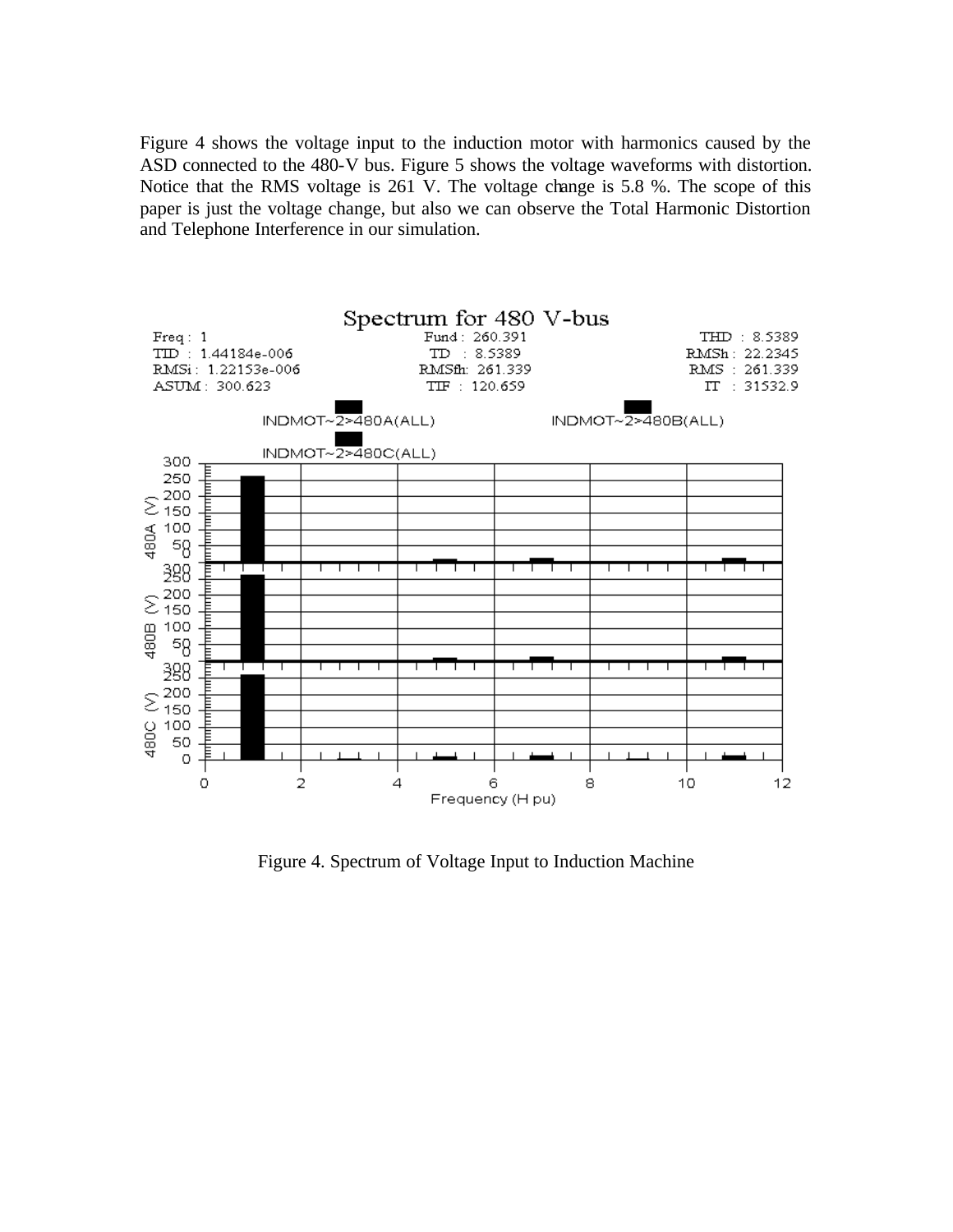

Figure 5. Voltage Waveforms of Voltage Input to the Induction Machine.